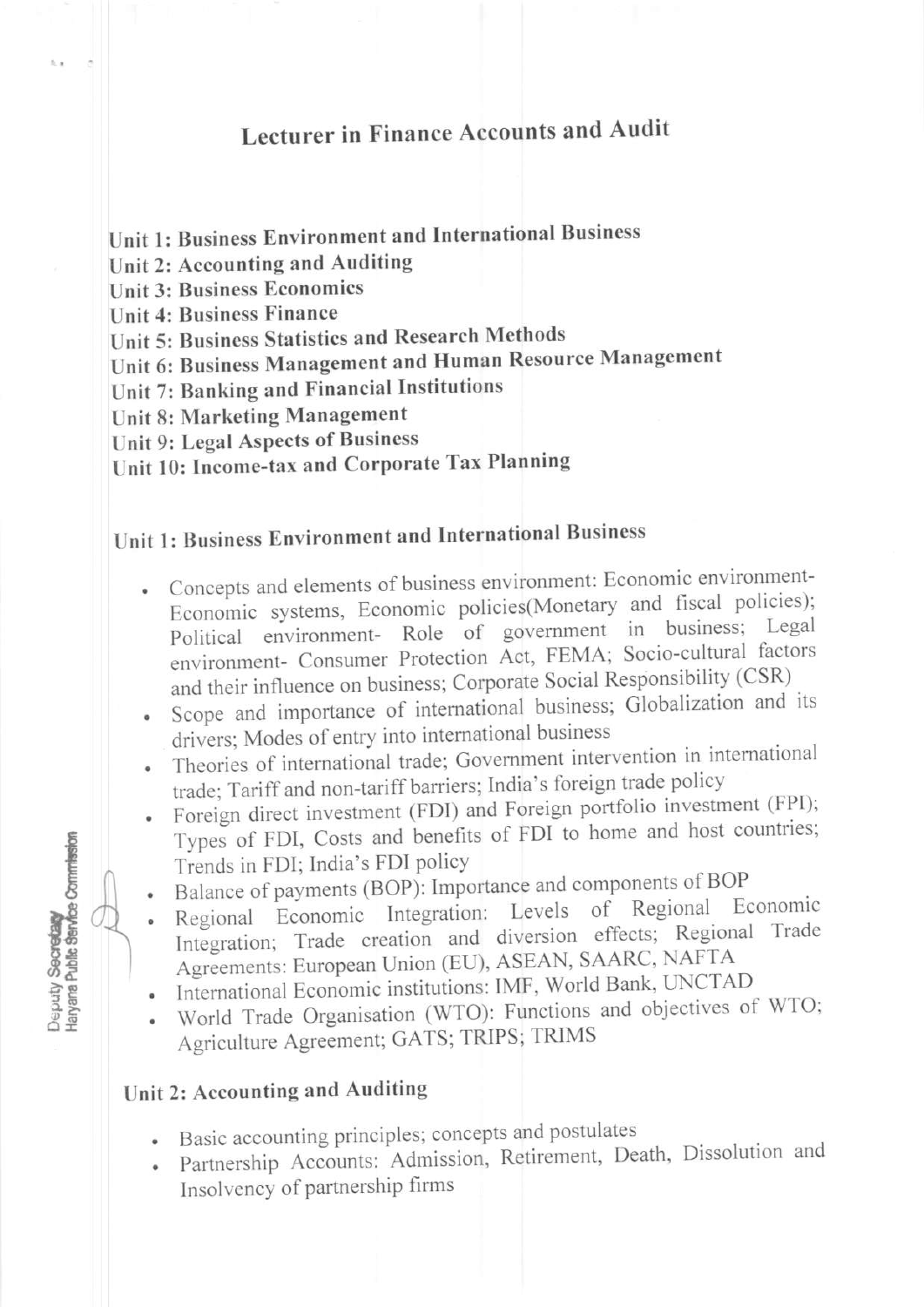- Corporate Accounting: Issue, forfeiture and reissue of shares; Liquidation of companies; Acquisition, merger, amalgamation and reconstruction of companies
- Holding company accounts
- · Cost and Management Accounting: Marginal costing and Break-even analysis; Standard costing; Budgetary control; Process costing; Activity Based Costing (ABC); Costing for decision-making; Life cycle costing, Target costing, Kaizen costing and JIT
- · Financial Statements Analysis: Ratio analysis; Funds flow Analysis; Cash flow analysis
- · Human Resources Accounting; Inflation Accounting; Environmental Accounting
- Indian Accounting Standards and IFRS
- · Auditing: Independent financial audit; Vouching; Verification ad valuation of assets and liabilities; Audit of financial statements and audit report; Cost audit
- · Recent Trends in Auditing: Management audit; Energy audit; Environment audit; Systems audit; Safety audit

### **Unit 3: Business Economics**

- Meaning and scope of business economics
- Objectives of business firms
- · Demand analysis: Law of demand; Elasticity of demand and its measurement; Relationship between AR and MR
- Consumer behavior: Utility analysis; Indifference curve analysis
- Law of Variable Proportions: Law of Returns to Scale
- Theory of cost: Short-run and long-run cost curves
- Price determination under different market forms: Perfect competition; Monopolistic competition; Oligopoly- Price leadership model; Monopoly; Price discrimination
- Pricing strategies: Price skimming; Price penetration; Peak load pricing

#### Unit 4: Business Finance

Deputy Secretary<br>Haryana Public Service Commission

- Scope and sources of finance; Lease financing
- Cost of capital and time value of money
- Capital structure
- · Capital budgeting decisions: Conventional and scientific techniques of capital budgeting analysis
- · Working capital management; Dividend decision: Theories and policies
- · Risk and return analysis; Asset securitization
- International monetary system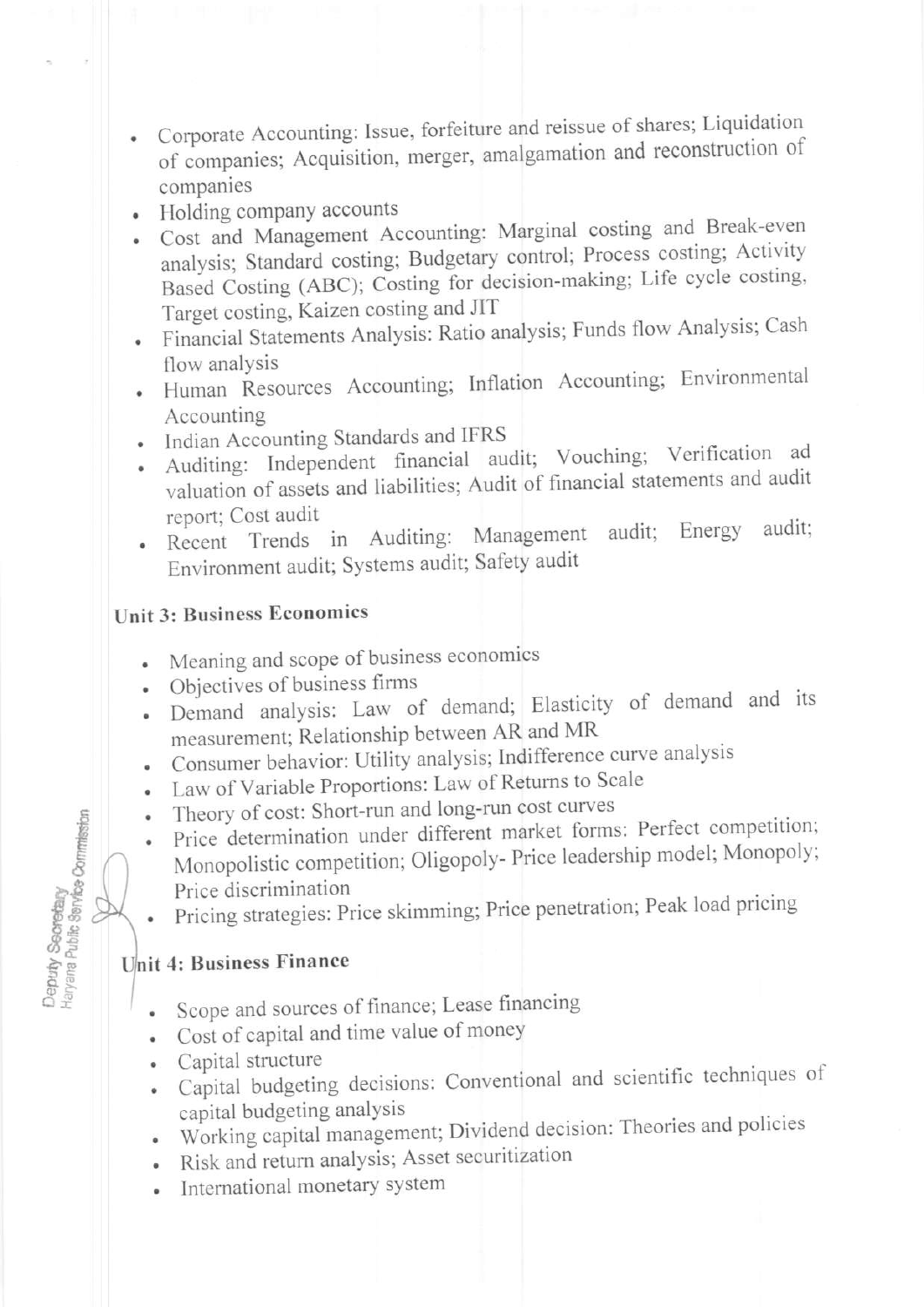- Foreign exchange market; Exchange rate risk and hedging techniques
- International financial markets and instruments: Euro currency; GDRs;  $\bullet$ **ADRs**
- International arbitrage; Multinational capital budgeting

## Unit 5: Business Statistics and Research Methods

- Measures of central tendency
- Measures of dispersion
- Measures of skewness
- Correlation and regression of two variables
- · Probability: Approaches to probability; Bayes' theorem
- · Probability distributions: Binomial, poisson and normal distributions
- · Research: Concept and types; Research designs
- Data: Collection and classification of data  $\bullet$
- Sampling and estimation: Concepts; Methods of sampling probability  $\bullet$ and non-probability methods; Sampling distribution; Central limit theorem; Standard error; Statistical estimation
- · Hypothesis testing: z-test; t-test; ANOVA; Chi-square test; Mann-Whitney test (U-test); Kruskal-Wallis test (H-test); Rank correlation test
- Report writing

Deputy Sacretary<br>Haiyana Public Benha Commission

# Unit 6: Business Management and Human Resource Management

- Principles and functions of management
- · Organization structure: Formal and informal organizations; Span of control
- Responsibility and authority: Delegation of authority and decentralization
- Motivation and leadership: Concept and theories
- Corporate governance and business ethics
- Human resource management: Concept, role and functions of HRM; Human resource planning; Recruitment and selection; Training and development; Succession planning
- · Compensation management: Job evaluation; Incentives and fringe benefits
- · Performance appraisal including 360 degree performance appraisal
- Collective bargaining and workers' participation in management
- Personality: Perception; Attitudes; Emotions; Group dynamics; Power and politics; Conflict and negotiation; Stress management
- Organizational Culture: Organizational development and organizational change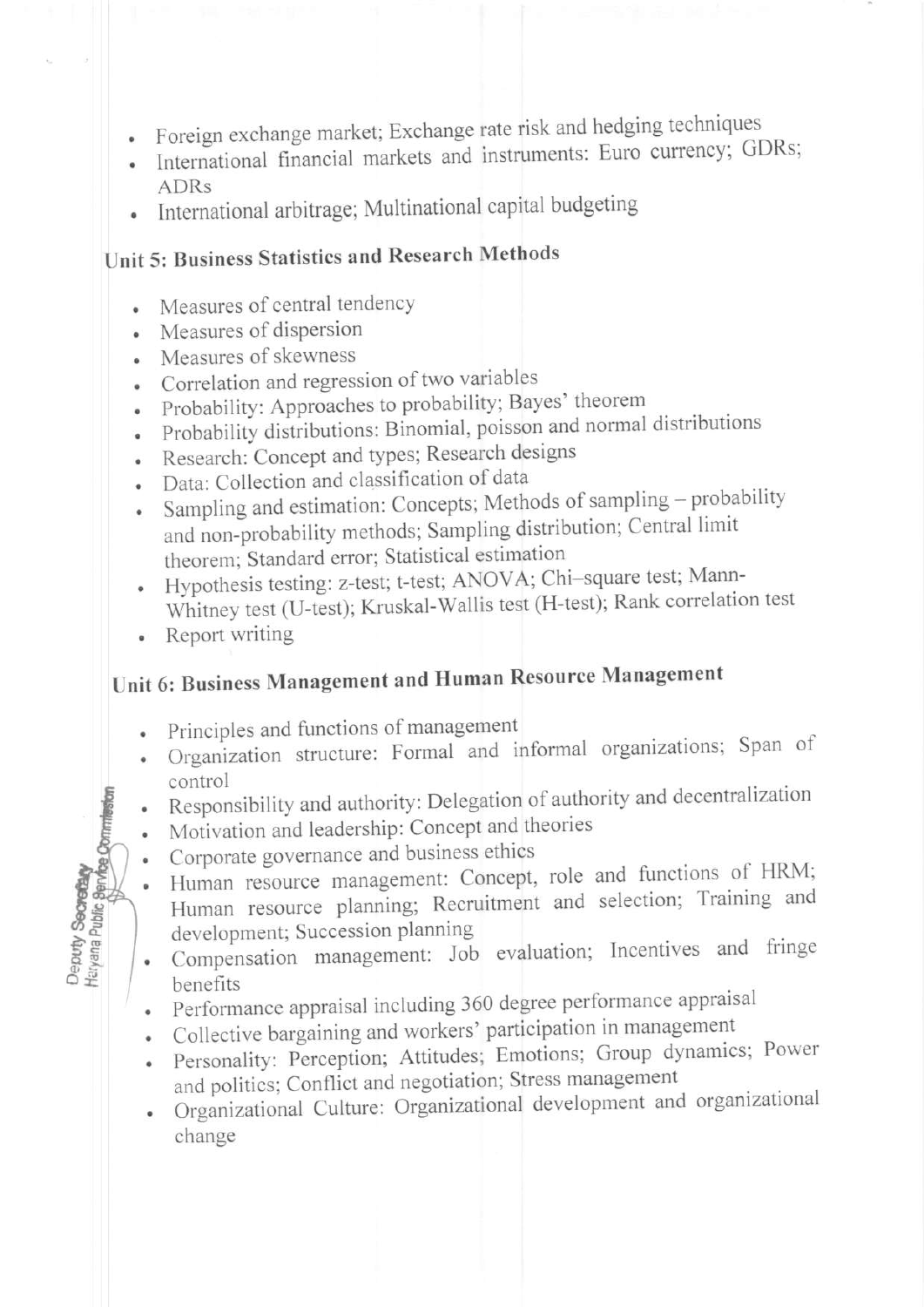## Unit 7: Banking and Financial Institutions

- Overview of Indian financial system
- · Types of banks: Commercial banks; Regional Rural Banks (RRBs); Foreign banks; Cooperative banks
- · Reserve Bank of India: Functions; Role and monetary policy management
- · Banking sector reforms in India: Basel norms; Risk management; NPA management
- · Financial markets: Money market; Capital market; Government securities market
- · Financial Institutions: Development Finance Institutions (DFIs); Non-Banking Financial Companies (NBFCs); Mutual Funds; Pension Funds
- · Financial Regulators in India
- Financial sector reforms including financial inclusion
- · Digitisation of banking and other financial services: Internet banking; mobile banking; Digital payments systems
- · Insurance: Types of insurance- Life and Non-life insurance; Risk classification and management; Factors limiting the insurability of risk; Re-insurance; Regulatory framework of insurance- IRDA and its role

## Unit 8: Marketing Management

- Marketing: Concept and approaches; Marketing channels; Marketing  $\bullet$ mix; Strategic marketing planning; Market segmentation, targeting and positioning
- · Product decisions: Concept; Product line; Product mix decisions; Product life cycle; New product development
- Pricing decisions: Factors affecting price determination; Pricing policies  $\bullet$ and strategies
- Promotion decisions: Role of promotion in marketing; Promotion methods - Advertising; Personal selling; Publicity; Sales promotion tools and techniques; Promotion mix
- Distribution decisions: Channels of distribution; Channel management  $\bullet$
- Consumer Behaviour; Consumer buying process; factors influencing consumer buying decisions
- Service marketing

Deputy Secretary<br>he., ana Public Service Commission

- · Trends in marketing: Social marketing; Online marketing; Green marketing; Direct marketing; Rural marketing; CRM
- Logistics management